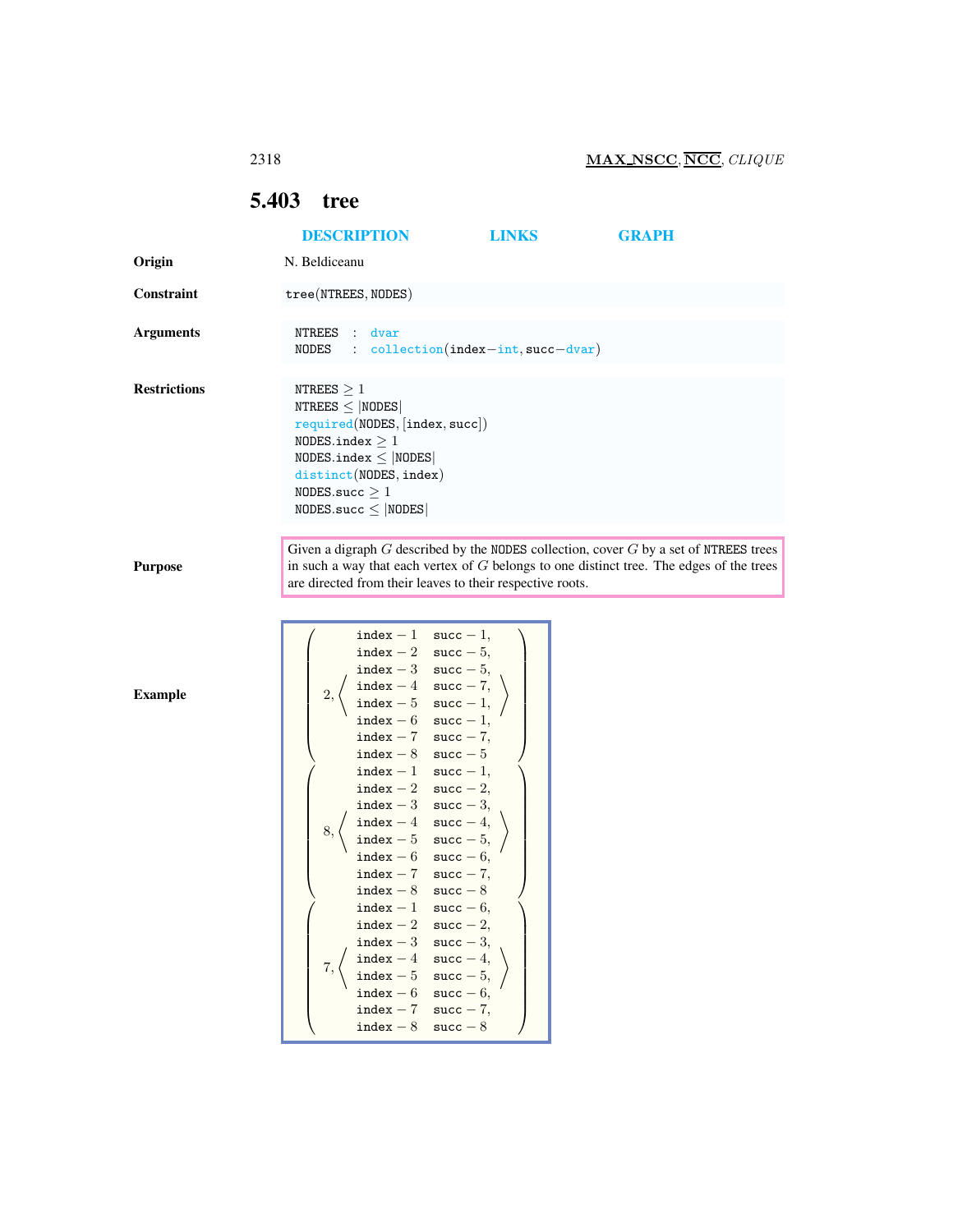The first tree constraint holds since the graph associated with the items of the NODES collection corresponds to two trees (i.e., NTREES = 2): each tree respectively involves the vertices  $\{1, 2, 3, 5, 6, 8\}$  and  $\{4, 7\}$ . They are depicted by Figure [5.763.](#page-1-0)



<span id="page-1-0"></span>Figure 5.763: The two trees corresponding to the first example of the Example slot; each vertex contains the information index succ where succ is the index of its father in the tree (by convention the father of the root is the root itself).

All solutions Figure [5.764](#page-1-1) gives all solutions to the following non ground instance of the tree constraint: NTREES  $\in$  [3, 4],  $S_1$   $\in$  [1, 2],  $S_2$   $\in$  [1, 3],  $S_3$   $\in$  [1, 4],  $S_4$   $\in$  [2, 4], tree(NTREES,  $\langle 1 S_1, 2 S_2, 3 S_3, 4 S_4 \rangle$ ).

$$
\begin{array}{|l} \hline \mathbb{O} & (3,\langle 1_1,1_2,3_3,4_4\rangle) \\ \hline \mathbb{O} & (3,\langle 1_1,2_2,1_3,4_4\rangle) \\ \hline \mathbb{O} & (3,\langle 1_1,2_2,2_3,4_4\rangle) \\ \hline \mathbb{O} & (3,\langle 1_1,2_2,3_3,2_4\rangle) \\ \hline \mathbb{O} & (3,\langle 1_1,2_2,3_3,3_4\rangle) \\ \hline \mathbb{O} & (3,\langle 1_1,2_2,3_3,4_4\rangle) \\ \hline \mathbb{O} & (3,\langle 1_1,2_2,4_3,4_4\rangle) \\ \hline \mathbb{O} & (3,\langle 1_1,3_2,3_3,4_4\rangle) \\ \hline \mathbb{O} & (3,\langle 2_1,2_2,3_3,4_4\rangle) \\ \hline \end{array}
$$

<span id="page-1-1"></span>Figure 5.764: All solutions corresponding to the non ground example of the tree constraint of the All solutions slot (the index attribute is displayed as indices of the succ attribute)

| <b>Typical</b>  | NTREES <  NODES <br> NODES  > 2                                                                                                                                                                                                                                            |
|-----------------|----------------------------------------------------------------------------------------------------------------------------------------------------------------------------------------------------------------------------------------------------------------------------|
| <b>Symmetry</b> | Items of NODES are permutable.                                                                                                                                                                                                                                             |
| Arg. properties | Functional dependency: NTREES determined by NODES.                                                                                                                                                                                                                         |
| Remark          | Given a complete digraph of <i>n</i> vertices as well as an unrestricted number of trees NTREES,<br>the total number of solutions to the corresponding tree constraint corresponds to the se-<br>quence $A000272$ of the On-Line Encyclopaedia of Integer Sequences [392]. |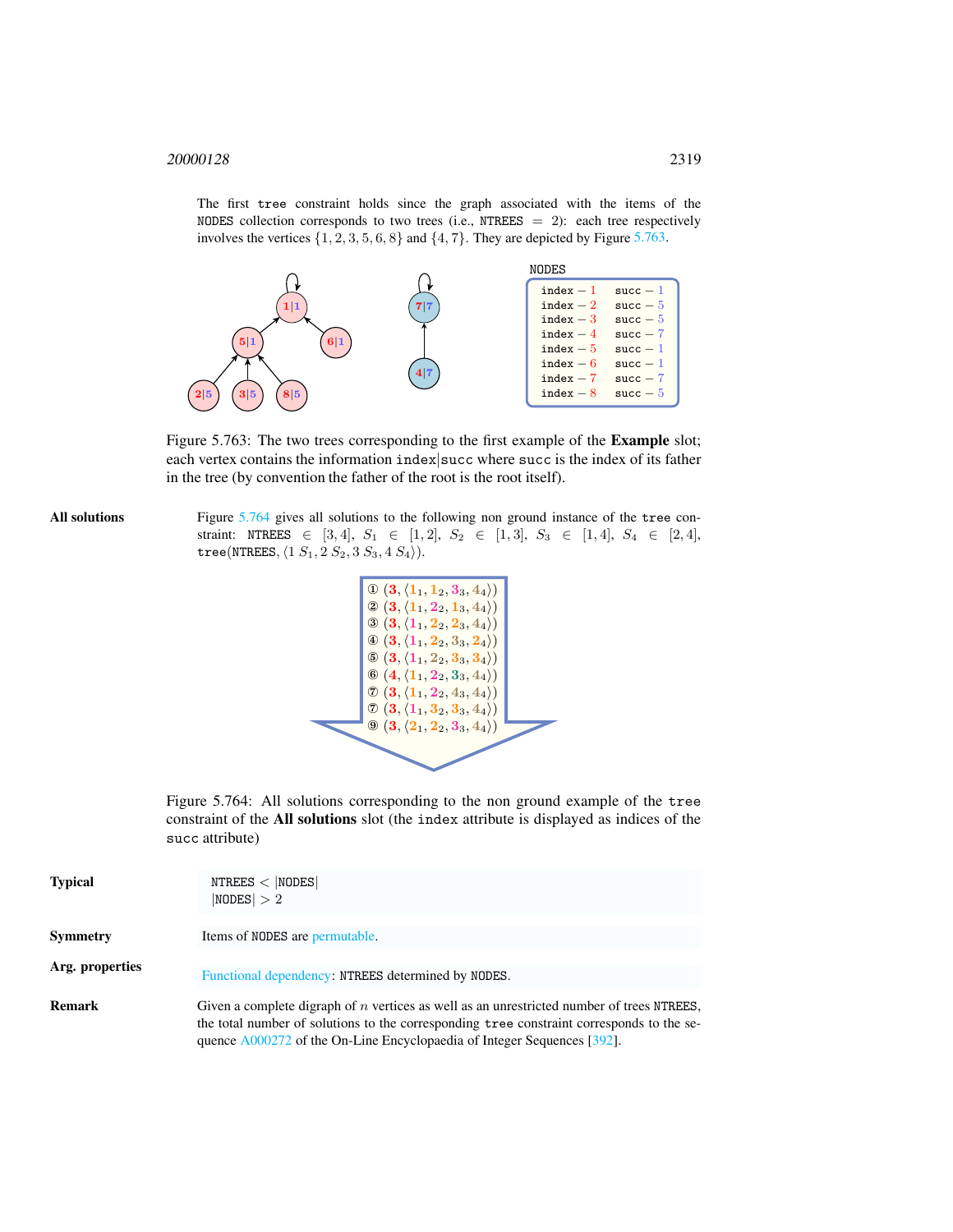Extension of the tree constraint to the *minimum spanning tree* constraint is described in [143, 349, 352].

Algorithm An arc-consistency filtering algorithm for the tree constraint is described in [42]. This algorithm is based on a necessary and sufficient condition that we now depict.

To any tree constraint we associate the digraph  $G = (V, E)$ , where:

- To each item NODES [i] of the NODES collection corresponds a vertex  $v_i$  of G.
- For every pair of items (NODES[i], NODES[j]) of the NODES collection, where i and j are not necessarily distinct, there is an arc from  $v_i$  to  $v_j$  in E if and only if j is a potential value of  $NODES[i].succ.$

A strongly connected component C of G is called a *sink component* if all the successors of all vertices of C belong to C. Let MINTREES and MAXTREES respectively denote the number of sink components of G and the number of vertices of G with a loop.

The tree constraint has a solution if and only if:

- Each sink component of  $G$  contains at least one vertex with a loop,
- The domain of NTREES has at least one value within interval [MINTREES, MAXTREES].

Inspired by the idea of using dominators used in  $[223]$  for getting a linear time algorithm for computing strong articulation points of a digraph  $G$ , the worst case complexity of the algorithm proposed in  $[42]$  was also enhanced in a similar way by J.-G. Fages and X. Lorca [157].

**Reformulation** The tree constraint can be expressed in term of (1) a set of  $|NODES|^2$  reified constraints for avoiding circuit between more than one node and of (2) |NODES| reified constraints and of one sum constraint for counting the trees:

- 1. For each vertex NODES[i] ( $i \in [1, | \text{NODES} |]$ ) of the NODES collection we create a variable  $R_i$  that takes its value within interval [1, |NODES|]. This variable represents the *rank* of vertex NODES $[i]$  within a solution. It is used to prevent the creation of circuit involving more than one vertex as explained now. For each pair of vertices NODES[i], NODES[j]  $(i, j \in [1, \text{NODES}])$  of the NODES collection we create a reified constraint of the form NODES[i].succ = NODES[j].index  $\wedge i \neq j \Rightarrow R_i < R_j$ . The purpose of this constraint is to express the fact that, if there is an arc from vertex NODES[i] to another vertex NODES[j], then  $R_i$  should be strictly less than  $R_i$ .
- 2. For each vertex NODES[i]  $(i \in [1, | \text{NODES} |))$  of the NODES collection we create a 0-1 variable  $B_i$  and state the following reified constraint NODES[i].succ = NODES[i].index  $\Leftrightarrow$   $B_i$  in order to force variable  $B_i$  to be set to value 1 if and only if there is a loop on vertex NODES[i]. Finally we create a constraint NTREES =  $B_1 + B_2 + \cdots + B_{\text{INDES}}$  for stating the fact that the number of trees is equal to the number of loops of the graph.

| $\text{Length}(n)$ |    |     |      |       |        |         |
|--------------------|----|-----|------|-------|--------|---------|
| Solutions          | 16 | 125 | 1296 | 16807 | 262144 | 4782969 |

Number of solutions for tree: domains  $0..n$ 

Counting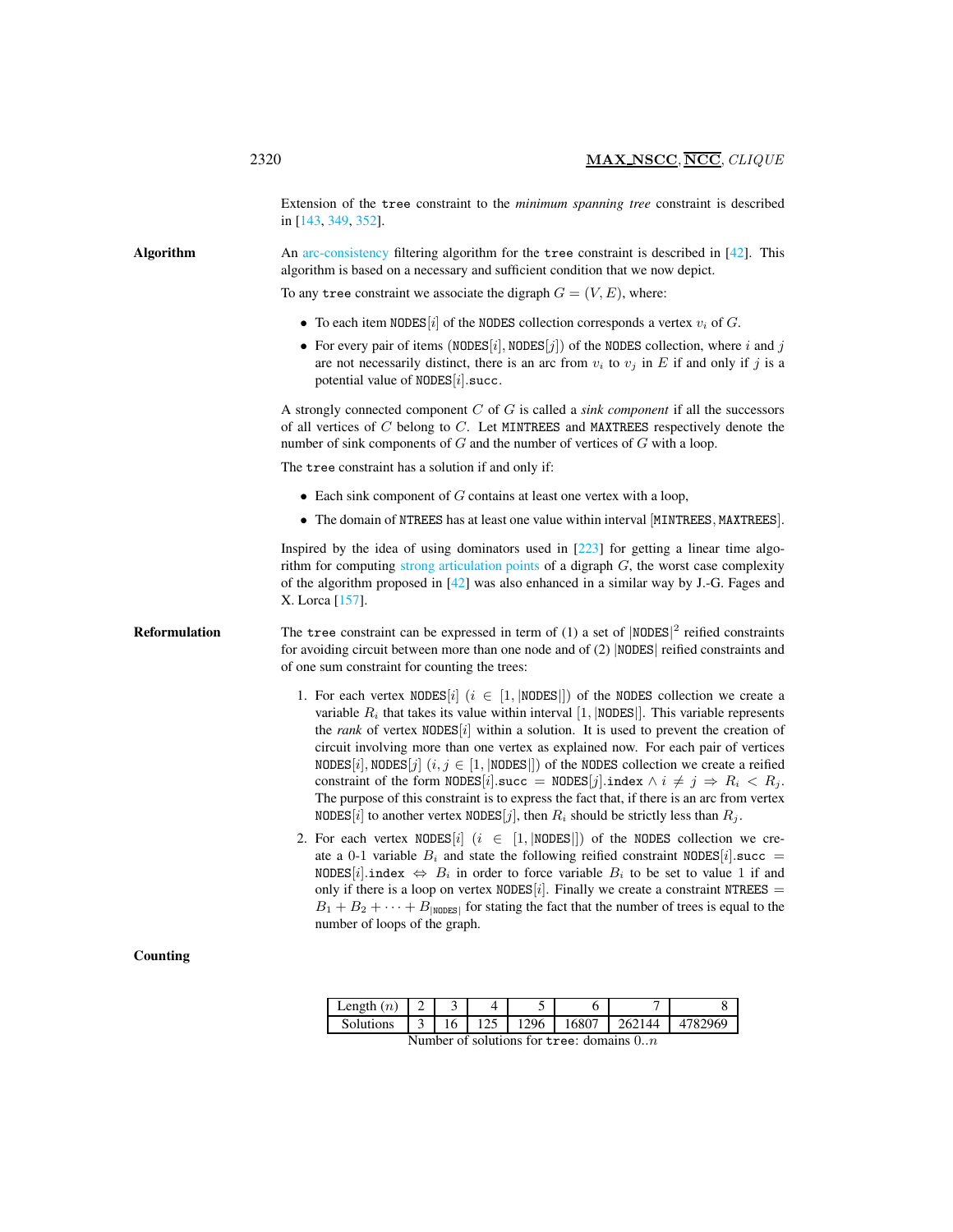

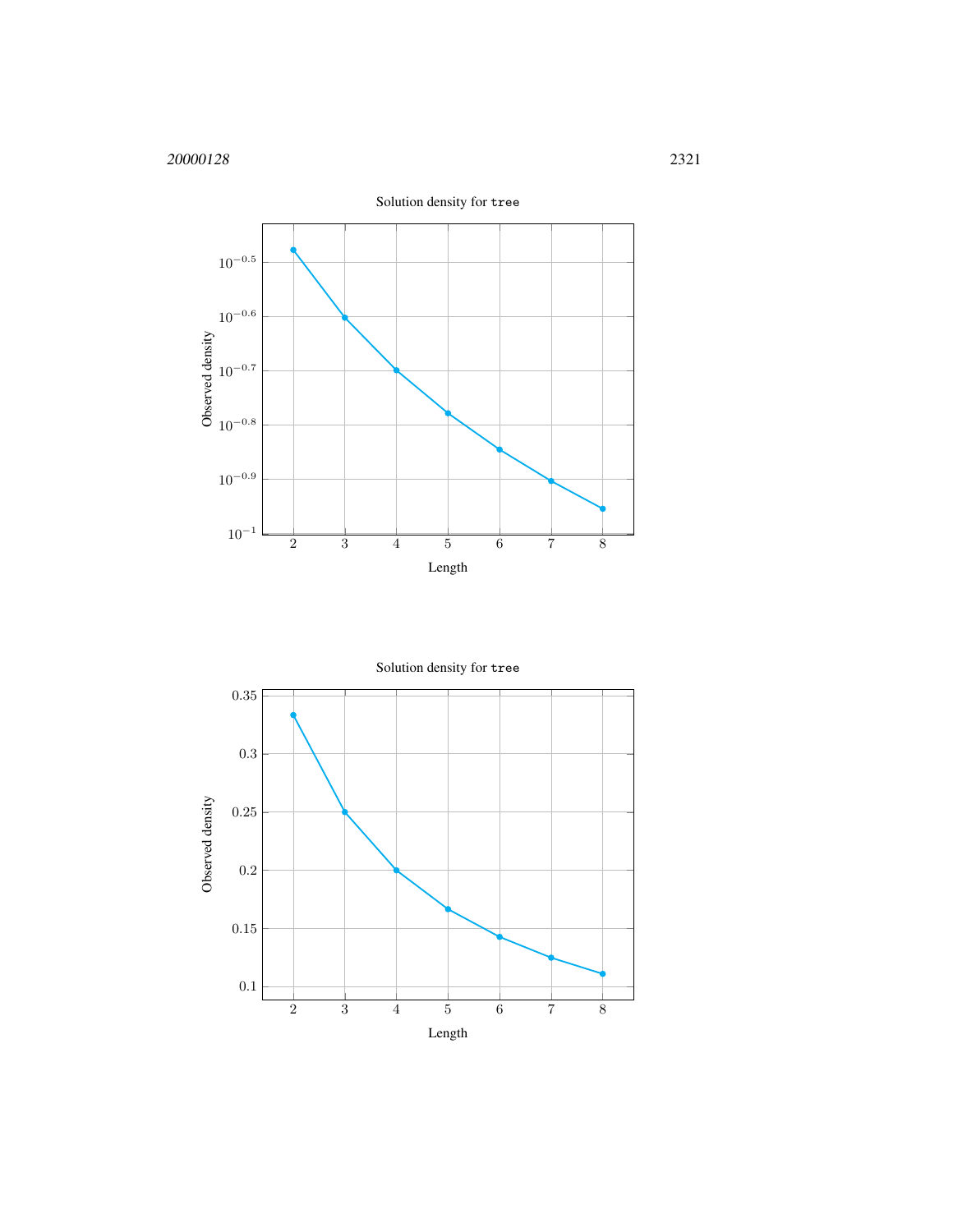| Length $(n)$ |   | $\overline{2}$           | 3  | $\overline{4}$ | 5    | 6     |        | 8       |
|--------------|---|--------------------------|----|----------------|------|-------|--------|---------|
| Total        |   | 3                        | 16 | 125            | 1296 | 16807 | 262144 | 4782969 |
|              |   | າ                        | 9  | 64             | 625  | 7776  | 117649 | 2097152 |
|              | 2 |                          | 6  | 48             | 500  | 6480  | 100842 | 1835008 |
|              | 3 | -                        |    | 12             | 150  | 2160  | 36015  | 688128  |
| Parameter    | 4 | -                        |    |                | 20   | 360   | 6860   | 143360  |
| value        | 5 | $\overline{\phantom{0}}$ |    |                |      | 30    | 735    | 17920   |
|              | 6 | $\overline{\phantom{0}}$ |    |                | -    |       | 42     | 1344    |
|              |   |                          |    |                |      |       |        | 56      |
|              | 8 |                          |    |                |      |       |        |         |

Solution count for tree: domains  $0..n$ 

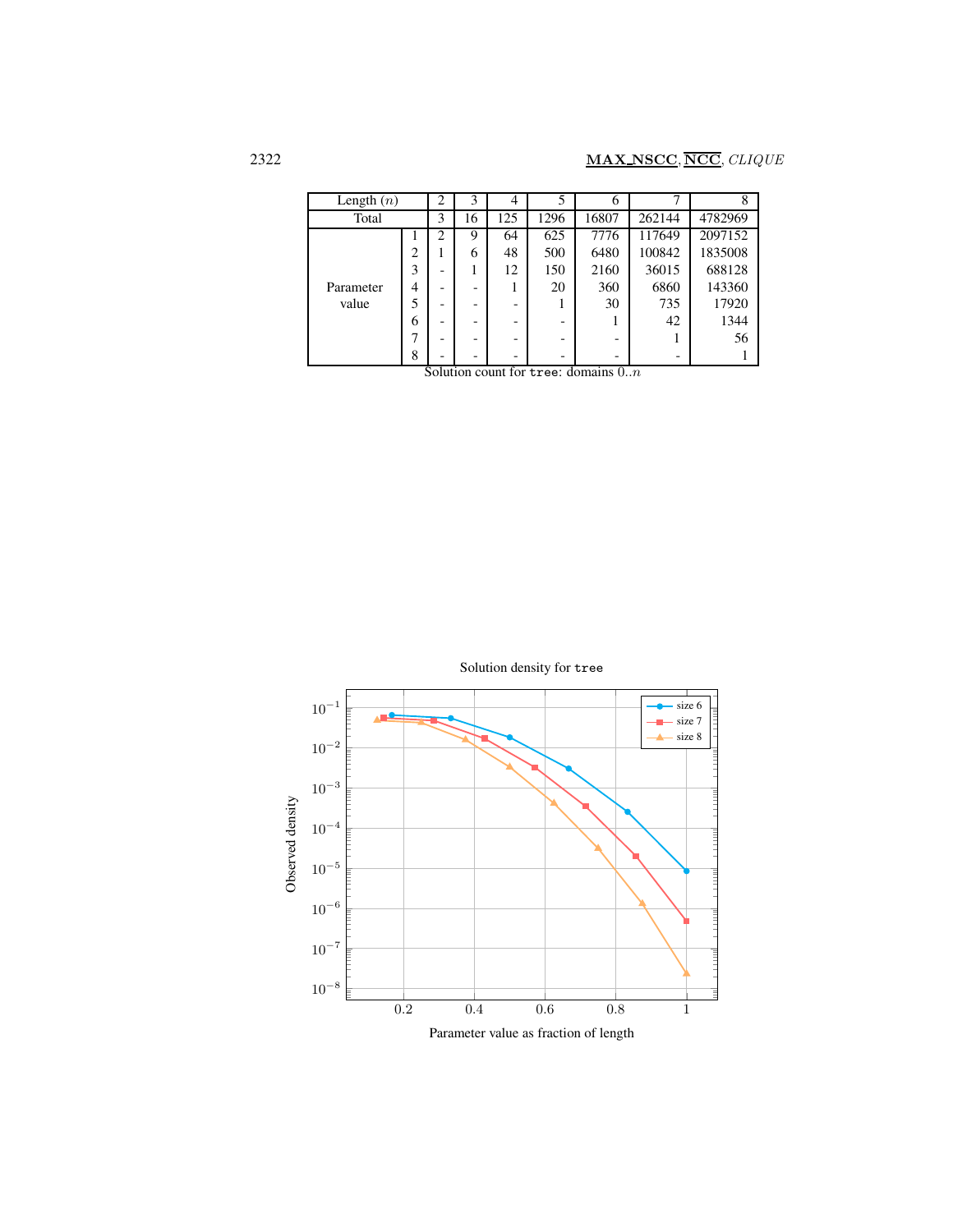

Parameter value as fraction of length

<span id="page-5-0"></span>

| <b>Systems</b>  | tree in Choco.                                                                                                                                                                                                                                                                                                   |  |  |  |  |  |
|-----------------|------------------------------------------------------------------------------------------------------------------------------------------------------------------------------------------------------------------------------------------------------------------------------------------------------------------|--|--|--|--|--|
| See also        | <b>common keyword:</b> cycle, graph_crossing, map(graph partitioning constraint),<br>proper_forest (connected component, tree).                                                                                                                                                                                  |  |  |  |  |  |
|                 | implied by: binary_tree.<br>implies (items to collection): at least_nvector.                                                                                                                                                                                                                                     |  |  |  |  |  |
|                 |                                                                                                                                                                                                                                                                                                                  |  |  |  |  |  |
|                 | <b>balance_tree</b> (counting number of trees<br><b>related:</b><br>controlling<br>versus<br>are), global_cardinality_low_up_no_loop,<br><i>balanced</i><br>the<br>trees<br>how<br>global_cardinality_no_loop(can be used for restricting number of children<br>since discard loops associated with tree roots). |  |  |  |  |  |
|                 | shift of concept: stable_compatibility, tree_range, tree_resource.                                                                                                                                                                                                                                               |  |  |  |  |  |
|                 | specialisation: binary_tree (no limit on the number of children replaced by at most two<br>children), path (no limit on the number of children replaced by at most one child).                                                                                                                                   |  |  |  |  |  |
|                 | uses in its reformulation: tree_range, tree_resource.                                                                                                                                                                                                                                                            |  |  |  |  |  |
| <b>Keywords</b> | <b>constraint type:</b> graph constraint, graph partitioning constraint.                                                                                                                                                                                                                                         |  |  |  |  |  |
|                 | <b>filtering:</b> DFS-bottleneck, strong articulation point, arc-consistency.                                                                                                                                                                                                                                    |  |  |  |  |  |
|                 | final graph structure: connected component, tree, one_succ.                                                                                                                                                                                                                                                      |  |  |  |  |  |
|                 | <b>modelling:</b> functional dependency.                                                                                                                                                                                                                                                                         |  |  |  |  |  |
|                 |                                                                                                                                                                                                                                                                                                                  |  |  |  |  |  |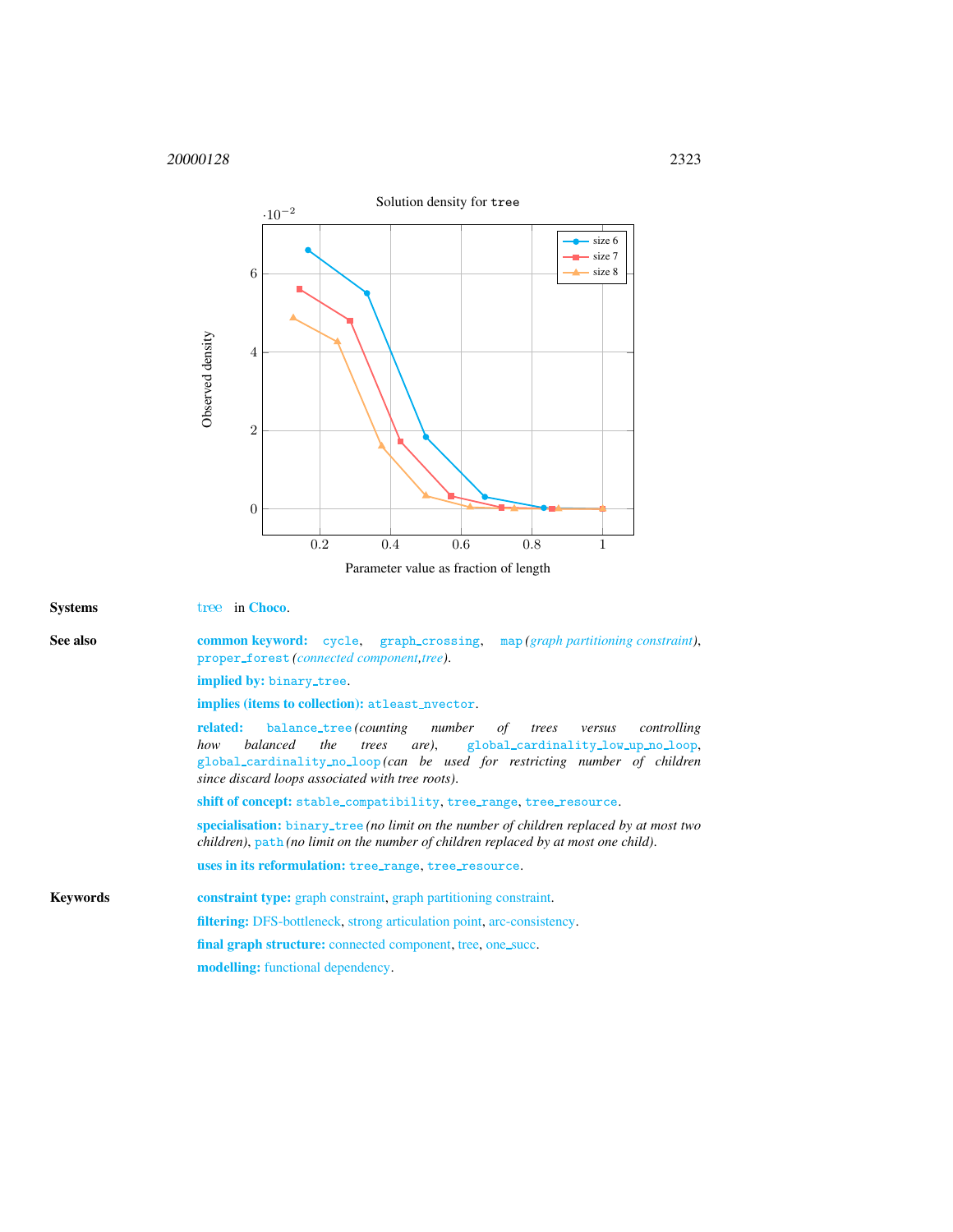<span id="page-6-0"></span>

| Arc input(s)               | NODES                                                |
|----------------------------|------------------------------------------------------|
| Arc generator              | $CLIQUE \rightarrow collection(nodes1, nodes2)$      |
| Arc arity                  | 2                                                    |
| Arc constraint(s)          | $nodes1.succ = nodes2.index$                         |
| <b>Graph property(ies)</b> | $\bullet$ MAX_NSCC $\leq$ 1<br>$\bullet$ NCC= NTREES |

Graph model We use the graph property  $MAX\_NSCC \leq 1$  in order to specify the fact that the size of the largest strongly connected component should not exceed one. In fact each root of a tree is a strongly connected component with a single vertex. The second graph property NCC = NTREES enforces the number of trees to be equal to the number of connected components.

> Parts (A) and (B) of Figure [5.765](#page-6-1) respectively show the initial and final graph associated with the first example of the Example slot. Since we use the NCC graph property, we display the two connected components of the final graph. Each of them corresponds to a tree. The tree constraint holds since all strongly connected components of the final graph have no more than one vertex and since  $NTRES = NCC = 2$ .



<span id="page-6-1"></span>Figure 5.765: Initial and final graph of the tree constraint